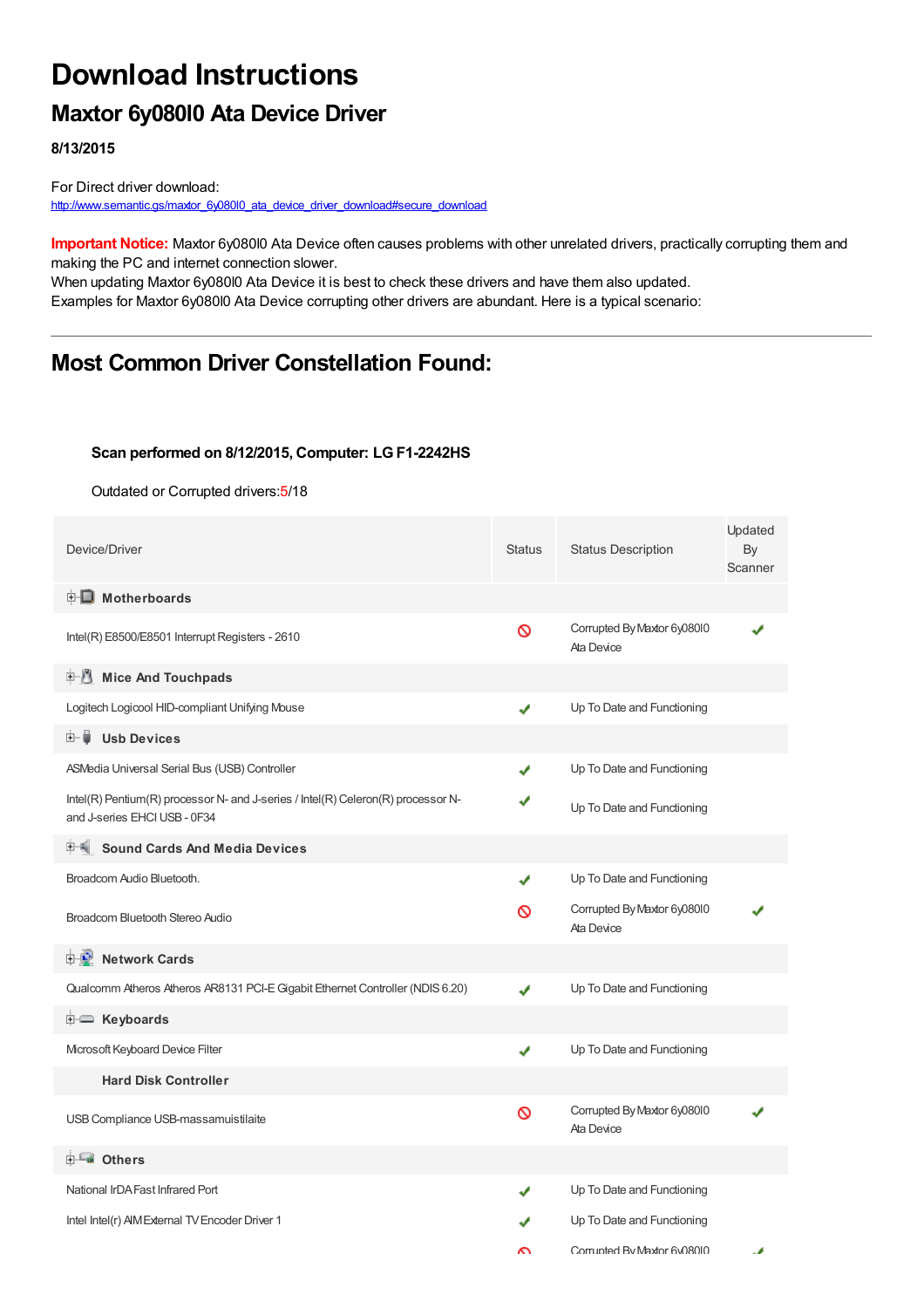| Intel AIM 3.0 Part 01 Codec Driver CH-7009-A/CH-7011 | $\mathbf v$ | UUITUPIOU LYTITAAUT UJUUUIU<br>Ata Device |  |
|------------------------------------------------------|-------------|-------------------------------------------|--|
| Cameras, Webcams And Scanners                        |             |                                           |  |
| USB2.0 PC CAMERA Periferica video USB                | ✔           | Up To Date and Functioning                |  |
| Video Cards                                          |             |                                           |  |
| ATI ATI MOBILITY RADEON 9600/9700 Series             | ✔           | Up To Date and Functioning                |  |
| <b>Devices</b> Input Devices                         |             |                                           |  |
| Lenovo USB Device                                    | ✔           | Up To Date and Functioning                |  |
| <b>E-TP</b> Port Devices                             |             |                                           |  |
| Nokia Nokia Asha 311 USB Serial Port (COM5)          | ∾           | Corrupted By Maxtor 6y08010<br>Ata Device |  |
| $\blacksquare$ Monitors<br>F.                        |             |                                           |  |
| Sony Digital Flat Panel (1024x768)                   | ✔           | Up To Date and Functioning                |  |
| Mobile Phones And Portable Devices<br><b>中</b> …     |             |                                           |  |
| <b>Acer NOKIA</b>                                    | √           | Up To Date and Functioning                |  |

# **Maxtor 6y080l0 Ata Device Driver Models:**

| <b>Driver Model</b>                         | <b>Original</b><br><b>Upload Date</b> | Last<br><b>Modification</b> | <b>Driver File</b>                               | <b>File</b><br><b>Size</b> | <b>Most Compatible</b><br><b>Computer Model</b> | <b>Availabilty To</b><br><b>Scanner</b> |
|---------------------------------------------|---------------------------------------|-----------------------------|--------------------------------------------------|----------------------------|-------------------------------------------------|-----------------------------------------|
| Maxtor 6y08010 Ata Device<br>20001.1        | 12/4/2014                             | 8/9/2015                    | maxtor_6y080l0_ata_device-<br>20001.1.exe        |                            | 49kb HPT3735tr-AB8RR879AA,                      | ✔                                       |
| Maxtor 6y08010 Ata Device<br>2.1092.18      | 10/31/2014                            | 8/9/2015                    | maxtor_6y080l0_ata_device-<br>2.1092.18.exe      |                            | 198kb Toshiba SATELLITE C870-1HG,               | ✔                                       |
| Maxtor 6y08010 Ata Device<br>D1.1673        | 8/15/2014                             | 8/10/2015                   | maxtor_6y080l0_ata_device-<br>d1.1673.exe        | 99kb                       | IBM NetVista personal computer,                 | ✔                                       |
| Maxtor 6y08010 Ata Device<br>F31.12.12.11.1 | 10/8/2014                             | 8/4/2015                    | maxtor_6y080l0_ata_device-<br>f31.12.12.11.1.exe |                            | 128kb HPKT391AA-AB4 a6590d,                     | ✔                                       |
| Maxtor 6y08010 Ata Device<br>231.199        | 9/21/2014                             | 8/6/2015                    | tuvke-231.199.exe                                |                            | 114kb Epson Endeavor MT8800,                    | ✔                                       |
| Maxtor 6y08010 Ata Device<br>O821.109       | 8/5/2014                              | 8/5/2015                    | gvbi-o821.109.exe                                |                            | 141kb Sony VGN-TZ240N,                          | ✔                                       |
| Maxtor 6y08010 Ata Device<br>821.101.1      | 11/24/2014                            | 8/2/2015                    | maxtor 6y080l0 ata device-<br>821.101.1.exe      | 64kb                       | <b>IBM ThinkPad R52,</b>                        | ✔                                       |
| Maxtor 6y08010 Ata Device<br>1.12847        | 10/26/2014                            | 8/6/2015                    | maxtor 6y080l0 ata device-<br>1.12847.exe        | 96kb                       | Toshiba SATELLITE L850-1KZ,                     | ✔                                       |
| Maxtor 6y08010 Ata Device<br>22972.1        | 11/9/2014                             | 8/8/2015                    | maxtor_6y080l0_ata_device-<br>22972.1.exe        | 58kb                       | ASUS P5QPL-VM                                   | ✔                                       |
| Maxtor 6y08010 Ata Device<br>31.11.178      | 8/21/2014                             | 8/7/2015                    | qyubjv-31.11.178.exe                             | 89kb                       | HPKA763AA-ABUs3360.uk,                          | ✔                                       |
| Maxtor 6y08010 Ata Device<br>33471.1        | 11/2/2014                             | 8/3/2015                    | maxtor_6y080l0_ata_device-<br>33471.1.exe        | 108kb                      | IBM IBM Systemx3400 M2<br>Server-[7837AC1,      | ✔                                       |
| Maxtor 6y08010 Ata Device<br>33607          | 11/26/2014                            | 8/3/2015                    | trtnazfx-33607.exe                               | 85kb                       | NEC PC-VY16MRFJAFUX,                            | ✔                                       |
| Maxtor 6y08010 Ata Device<br>63440          | 11/22/2014                            | 8/7/2015                    | $-63440$ .exe                                    |                            | 129kb LG R490-G.AAH1RE2,                        | ✔                                       |
| Maxtor 6y08010 Ata Device<br>L32296         | 10/20/2014                            | 8/1/2015                    | maxtor_6y080l0_ata_device-<br>132296.exe         |                            | 175kb LGZ1-B821P1,                              | ✔                                       |
| Maxtor 6y08010 Ata Device<br>S41.101.12     | 9/13/2014                             | 8/9/2015                    | maxtor_6y080l0_ata_device-<br>s41.101.12.exe     |                            | 189kb Intel D965MTW,                            |                                         |
| Maxtor 6y08010 Ata Device<br>602.188        | 9/14/2014                             | 8/6/2015                    | lcnapwzdt-602.188.exe                            |                            | 144kb Dell Precision R7610,                     | ✔                                       |
| Maxtor 6y08010 Ata Device                   | 12/17/2014                            | R/Q/2015                    | maxtor 6y080l0 ata device-                       |                            | 165kh I ennvol ennvoldeaPad Y485                | ✔                                       |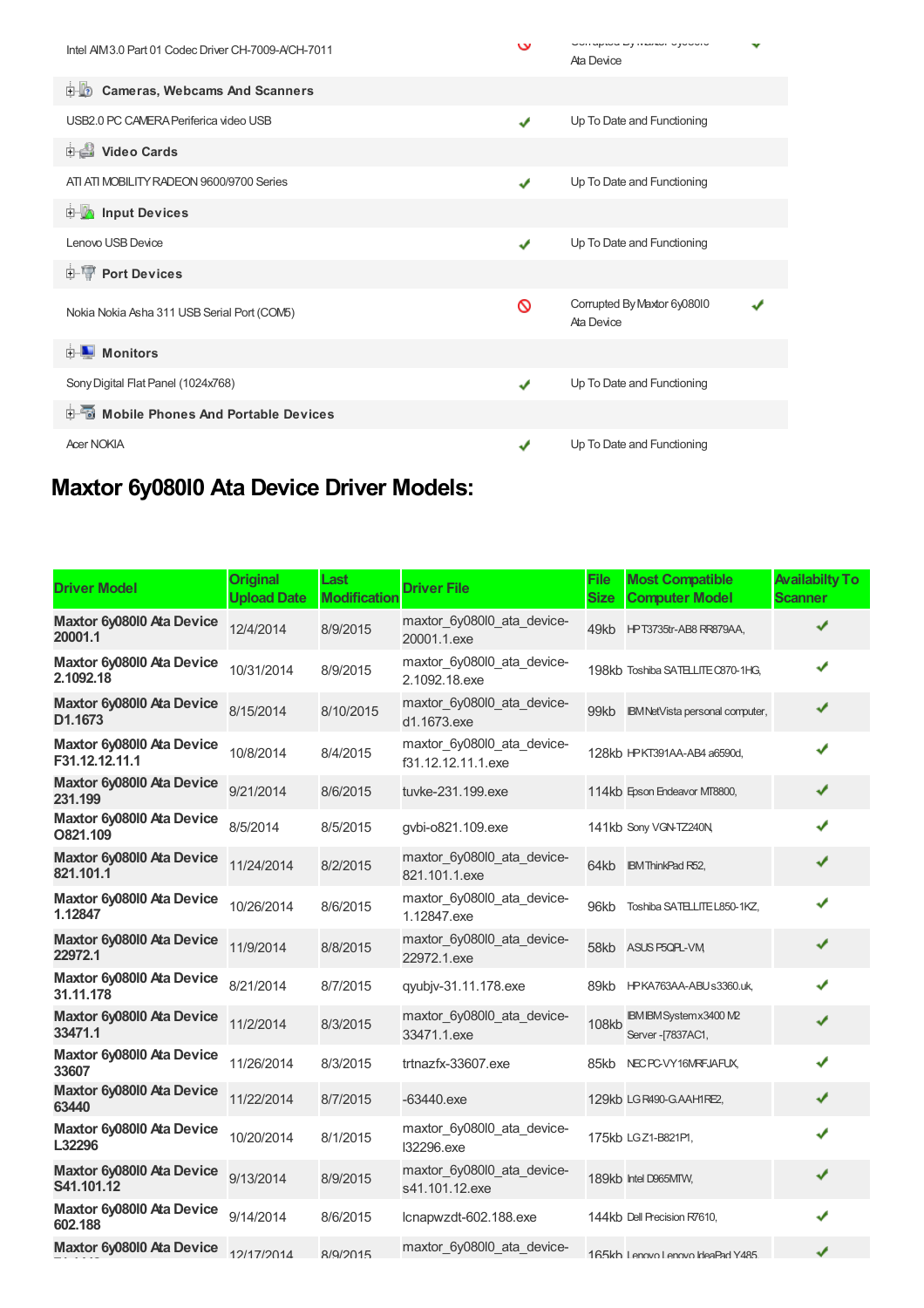| 71.1442                                           | $L$ $I$ $I$ $I$ $L$ $V$ $I$ $T$ | $U1U1U1U$ | 71.1442.exe                                  | UIW LUNVULUNVU MUULUU ITUU,                          |   |
|---------------------------------------------------|---------------------------------|-----------|----------------------------------------------|------------------------------------------------------|---|
| Maxtor 6y08010 Ata Device<br>Y80842               | 11/23/2014                      | 8/9/2015  | maxtor_6y080l0_ata_device-<br>v80842.exe     | 170kb Toshiba SATELLITE C55-A-128,                   | ✔ |
| Maxtor 6y08010 Ata Device<br>H30479               | 7/23/2014                       | 8/3/2015  | vbi-h30479.exe                               | 214kb Dell Inspiron N5040,                           | ✔ |
| Maxtor 6y08010 Ata Device<br>U1.1767              | 10/3/2014                       | 8/3/2015  | maxtor 6y080l0 ata device-<br>u1.1767.exe    | 115kb Panasonic CF-30C4TAABM,                        |   |
| Maxtor 6y08010 Ata Device<br>20282.1              | 9/1/2014                        | 8/6/2015  | maxtor_6y080l0_ata_device-<br>20282.1.exe    | Packard Bell EasyNote MX37-V-<br>157kb<br>058NL      |   |
| Maxtor 6y08010 Ata Device<br>40977                | 1/23/2015                       | 8/5/2015  | kn-40977.exe                                 | HP Presario 2500,<br>24kb                            | ✔ |
| Maxtor 6y08010 Ata Device<br>1.11.1842            | 12/2/2014                       | 8/3/2015  | maxtor 6y080l0 ata device-<br>1.11.1842.exe  | 159kb DIEBOLD Sierra,                                | ✔ |
| Maxtor 6y08010 Ata Device<br>70642.1              | 1/22/2015                       | 8/2/2015  | maxtor_6y080l0_ata_device-<br>70642.1.exe    | 92kb Sony VGN-P25G Q                                 |   |
| Maxtor 6y08010 Ata Device<br>Y721.12.19           | 10/12/2014                      | 8/4/2015  | maxtor 6y080l0 ata device-<br>y721.12.19.exe | 154kb Sony SVE1511AGJB,                              | ✔ |
| Maxtor 6y08010 Ata Device<br>43870                | 12/20/2014                      | 8/5/2015  | maxtor 6y080l0 ata device-<br>43870.exe      | 74kb ASUS VX5,                                       |   |
| Maxtor 6y08010 Ata Device<br>K <sub>2.10866</sub> | 11/29/2014                      | 8/8/2015  | maxtor_6y080l0_ata_device-<br>k2.10866.exe   | 26kb<br>Gigabyte GA-E7AUM-DS2H,                      |   |
| Maxtor 6y08010 Ata Device<br>H30230               | 1/1/2015                        | 8/6/2015  | maxtor_6y080l0_ata_device-<br>h30230.exe     | 116kb Sony VGN-SZ61VN_X,                             | ✔ |
| Maxtor 6y08010 Ata Device<br>61.1747              | 9/24/2014                       | 8/6/2015  | maxtor 6y080l0 ata device-<br>61.1747.exe    | IBM IBM Systemx3400 M3<br>72kb<br>Server - [7379AC1, | ✔ |
| Maxtor 6y08010 Ata Device<br>31.1766              | 12/5/2014                       | 8/4/2015  | maxtor 6y080l0 ata device-<br>31.1766.exe    | 158kb HPKY789AA-AKL p6175I,                          | ✔ |
| Maxtor 6y08010 Ata Device<br>30432.1              | 12/26/2014                      | 8/6/2015  | maxtor_6y080l0_ata_device-<br>30432.1.exe    | 107kb LGK1-337AB1,                                   | ✔ |
| Maxtor 6y080l0 Ata Device<br>221.197              | 2/4/2015                        | 8/7/2015  | maxtor_6y080l0_ata_device-<br>221.197.exe    | 215kb HPHP Compagnc6230,                             | J |
| Maxtor 6y08010 Ata Device<br>N43933               | 9/1/2014                        | 8/7/2015  | maxtor 6y080l0 ata device-<br>n43933.exe     | 59kb Panasonic CF-74KCJDZAM                          | ✔ |
| Maxtor 6y08010 Ata Device<br>R43947               | 10/21/2014                      | 8/7/2015  | maxtor_6y080l0_ata_device-<br>r43947.exe     | 178kb BenQ Joybook R55v,                             |   |
| Maxtor 6y08010 Ata Device<br>63066                | 9/26/2014                       | 8/2/2015  | maxtor 6y080l0 ata device-<br>63066.exe      | Supermicro X9DRW-<br>106kb<br>3LN4F+/X9DRW-3TF+.     |   |
| Maxtor 6y08010 Ata Device<br>Y33892               | 11/12/2014                      | 8/7/2015  | yhuyg-y33892.exe                             | 116kb Fujitsu PRIMERGY RX350 S7,                     | ✔ |

### **Typical Driver constellation for scanned computers:**

### **Data derived from 1226 scans made on these 461 computers from 9/7/2014 to 7/31/2015:**

TCL N700, Sony VGN-SZ7RMN\_B, Sony SVE1413APXB, Seneca Pro70198, ASUS U24E, WIPRO WSG37555W7-0288, HP GS292AA-ABG a6150a, LanixLANIXTITAN 3050 VER3, Fujitsu AMILOLi 2727,Dimotion PCDBS09P,HPHPd330 ST,Dell Vostro 3555, SonyVGN-FW17\_B, Fujitsu FMVNFD75RG, Lenovo 2689PZG, LG15U530- GT30K, Panasonic CF-19FHLAXAM, Sony VGN-FW56E, Supermicro X9DRL-7F, Sony VGN-FE90PS, Sony VPCF13FGX, HP PS306AA-AB9 a819.pt, Compaq NP291AA AB2 SR5837CX, IBM8189WB2, HP B7G83EA#ABF, SIEMENS MC PC BOXV5 CPB, Panasonic CF-W7DWM07JM, Acer Veriton Z430G, Gateway Gateway M460, HP Pavilion dv8000, Leading Edge LECQ42SOHO, System76 Leopard Extreme, Packard Bell ISTART D3180, NEC PC-LF7506D1FL, HP HP Pavilion dv2000, IBM8114W19, IBM4838137, SonyVGN-SZ38GP\_C, SonyVPCF132FX, Leading Edge LECC2600, IBM6221MFG, MSIGT60 2OJWS, IBM682532U,HPGU508AA-B14 m9080.be,HP FR561AA-ABF a6539.f, HP RZ438AA-UUW s3040.sc, Compaq DT203A-ABF S6400FR FR410, Compaq PE427A-ABU S7150UK GB420, Lenovo 20AA000SUS, ELITEGROUP G713, Cybernet Manufacturing DeskBook, Sony VGN-TZ240N, Sony VGN-TZ250N, HP VN294AA-UUZ p6210ch, IBM812235U, Panasonic FZ-G1AAHJXRM, Acer AX12300-U1801A, Packard Bell IPower I9810GE, SonySVZ13116GXX, SAMSUN400B4A/400B5A/200B4A/200B5A, SonyVGN-NS38M\_P,Gateway 564GE,HPPresario R3000,HPGU508AA-B14 m9080.be, LGR380-A.APC4BA3, LGLS75-26JLCE1, Toshiba Dynabook T351/57CWS, ASUSR051PX,HPPS303AA-ABHt870.nl,HPKT362AA-ABU m9258.uk-a, SonyVgn-sz483, SonyVPCEL15EN,HPPP121AA-ABFm1155.f, Samsung 550P5C, Toshiba SATELLITE,A665, AT AUTOCONTALLEGRO, AnabelleBGraduate VA20,HPNM798AA-UUZIQ532ch,HPRK570AAR-ABAm7760, Toshiba Dynabook EX/33JK, ASUS1001PQ, Toshiba Dynabook EX1/524CDE, Fujitsu FM/NFD85D, WIPRO WIV37455-1059, LG N550-PE50K, Open Labs Neko/Mko, Acer Extensa 5635G, NEC PC-BL300TA6W, Sony VOA, Fujitsu LifeBook T4310,HPFQ504AA-ABGa6550a,HPAY627AAR-ABAa4313w,NECPC-LL550MG1J, Lenovo ThinkPad T500, Fujitsu FMVLRB50P, IBMThinkCentre A50, HP S5-1310t, NEC VERSAE6301 RNF61119695, Lenovo 7484WWY, Sony VGN-SZ38GP, NEC EASYNOTE PB11400006, Acer Predator G7760, Lenovo ThinkPad X130e,HPHPPavilion g6-1b34ca, IBM6221PMG, PanasonicCF-53AAC01FG, SonyVGN-CR510D,NECPC-VJ22MAUZHTTV,Compaq DA234A-ABA6400nxNA910, Lenovo ThinkPad T60p, Sony VPCEB3S1E, Compaq DA300A-ABF 6520 FR910, HP FR378AA-ABH m9351.nl, IBM841742U, HP HP Enw 6-1180ca, Sony VPCCW2S1R, LanixLANIXTITAN3050 VER3, Acer Aspire 1825, ASUSCM5425, SonyVGC-LT1S, SonyVGN-SZ38TP\_C, Lenovo 7359W4B,CompaqGN547AA-AC4 SG3110BR, MCJ W820Di1, LGE500-G.ABBTZ, SonyVGC-JS4EF\_S,NECKV2, Lenovo 2689PHG,Crea NWSERIES, SonySVE14117ECW, IBM818361U, MIKROLOGProG33-CH,HP GG698AA-ABH s3130.nl, Samsung 200B4Z/S01TH, Fujitsu CELSIUS W380, Sony VGN-NS130AE, Notebook MM2280, HP HP PAVILION DV9000, Sony VGN-A317M GatewayT-1620, Toshiba Glacier10F, HP 700-014eg, Haier H53, HP S5680t, DEPO DEPO\_VIP\_M8710, IBMEserver xSeries 335 -[8676LSX, IBM48007X3, , Gigabyte M912, IBM2673CXG, SonyVGN-FW26T\_B,Compaq DA309A-B14 6540. BE910,Compaq P8654S-ABAS3000VNA110,HPHPdx2700 MT, Packard Bell IMEDIAMCE 8010, SonyVGN-A215M, Toshiba SATELLITEL875-12M, Toshiba Satellite C55-A5387, IBM682342G,HPA1412n-aba a1000, MIKROLOGPower P45-CO,HPHP PRESARIO V6000, Supermicro X9DRW-7/iTPF, Gateway P-6318u HSN, Compaq Presario 1201EA 470019-012, Acer Aspire5740, Panasonic CF-30KBPAX2M, HP P7-1040be,Compaq EL445AA-ABASR1750NXNA651,GatewayFX7029E, Lenovo 20AMS05C00, Packard Bell ISTART8401, SonyVGN-TZ37TN\_B,Compaq Presario